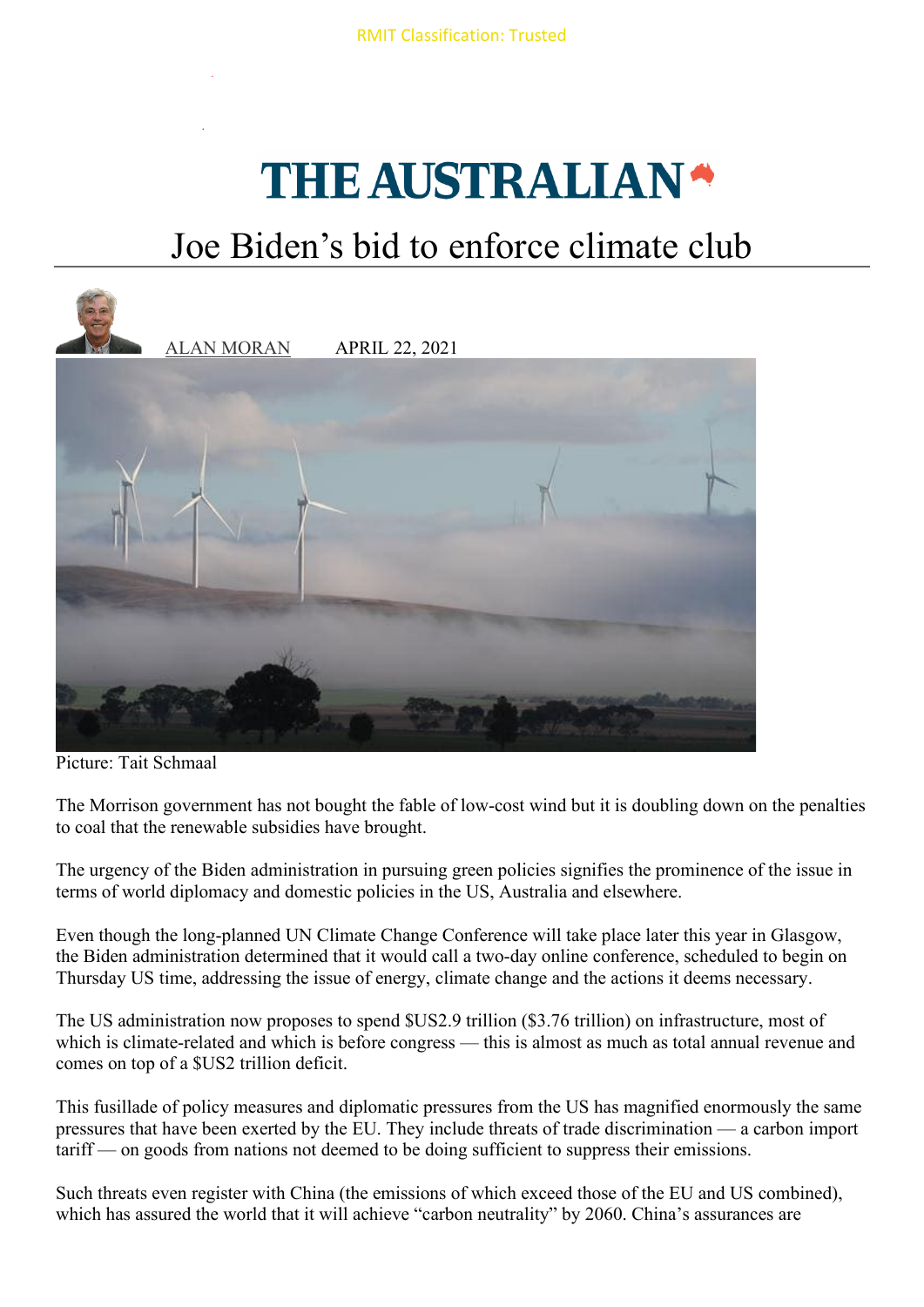somewhat hollow in view of having one million megawatts of coal power capacity (Australia has 25,000MW) with a further 200,000MW planned.

In contrast to fast-growing economies, Australia's reduction in coal generator capacity has been under way for years. It stems not from a lack of competitiveness on the part of coal but as a result of regulations and direct support that subsidises wind and solar. These subsidies affect the profitability of coal plants by forcing them to run below capacity and operate stop-start. Growing nations in our part of the world — India, China, Bangladesh, Vietnam, Laos and Cambodia — have recognised the road to prosperity is cheap, dependable electricity and all have rapidly expanding coal-generating capacity.

Australia wastefully has spent much more than most other nations on measures targeted at reducing greenhouse gas emissions. The ultimate test of this is per capita spending on wind and solar, where Australia has spent twice that of the next highest nations (US and Japan), three times as much as Germany and six times as much as China.

In discriminating against coal (where our domestic resources have no peers in quality and cost) Australian policy amounts to self-harm. It is actuated by a variety of factors. Originally the policies were to give a legup to renewables that were seen as potentially cost competitive. The lobbying power of renewable energy interests have augmented this. More recently we see added fear of being ostracised by the Western nations club as a result of the carbon emissions suppression orthodoxy.

Such dynamics strengthen the hand of domestic true believers in cataclysmic global warming. True believers and vested interests happily accept CSIRO fantasies that renewables are now cheaper than coal, while considering renewables subsidies to be essential.

The estimated cost of new actions announced by Scott Morrison this month comes on top of a plethora of support measures for renewables already in place. Such support costs \$7bn a year in a wholesale electricity market worth under \$12bn and a retail market worth only \$30bn. On top of these costs is the \$10bn Snowy 2.0 pump storage facility.

The Morrison government has not bought the fable of low-cost wind but, at least in part because of international pressure, it is doubling down on the penalties to coal that the renewable subsidies have brought. This includes the announcement of a further \$1bn for the South Australian electricity grid, made unworkable by subsidised renewables, as well as additional support for the impossible economics of carbon capture and storage and hydrogen. The latest measures are icing a cake that government policies have already oversugared.

For his part, Anthony Albanese has gone the full Sanjeev Gupta, chasing the mirage of green manufacturing. He has foreshadowed even greater subsidies for renewables, despite claiming them to be cheaper than coal, as a foundation for a resurrected manufacturing industry.

As a nation, we continue to sacrifice competitiveness and increased income levels to pursue wokeness. All this said, it has to be recognised that the outcome of a forced reduction in greenhouse gas emissions, if brought about, would have only a trivial effect on the climate. Global temperatures have been increasing for 150 years and it is only in the past 50 years that human emissions could have had any effect. Contrary to assertions, the deleterious effects sometimes mentioned have not taken place: there has been no increase in hurricanes, bushfires or other natural disasters, no rise in the oceans, the ice caps are not melting, polar bear communities are flourishing and, as all Australians will be aware, the dams are full when activists claimed this would never happen again.

We have a mix of genuine fears that mankind is irretrievably changing the world's climate that no amount of evidence that this is not presenting serious threats will calm. We have businesses seeking to take advantage of this by seeking subsidies. And we have politics seeking to chisel out a prime role for itself in harnessing